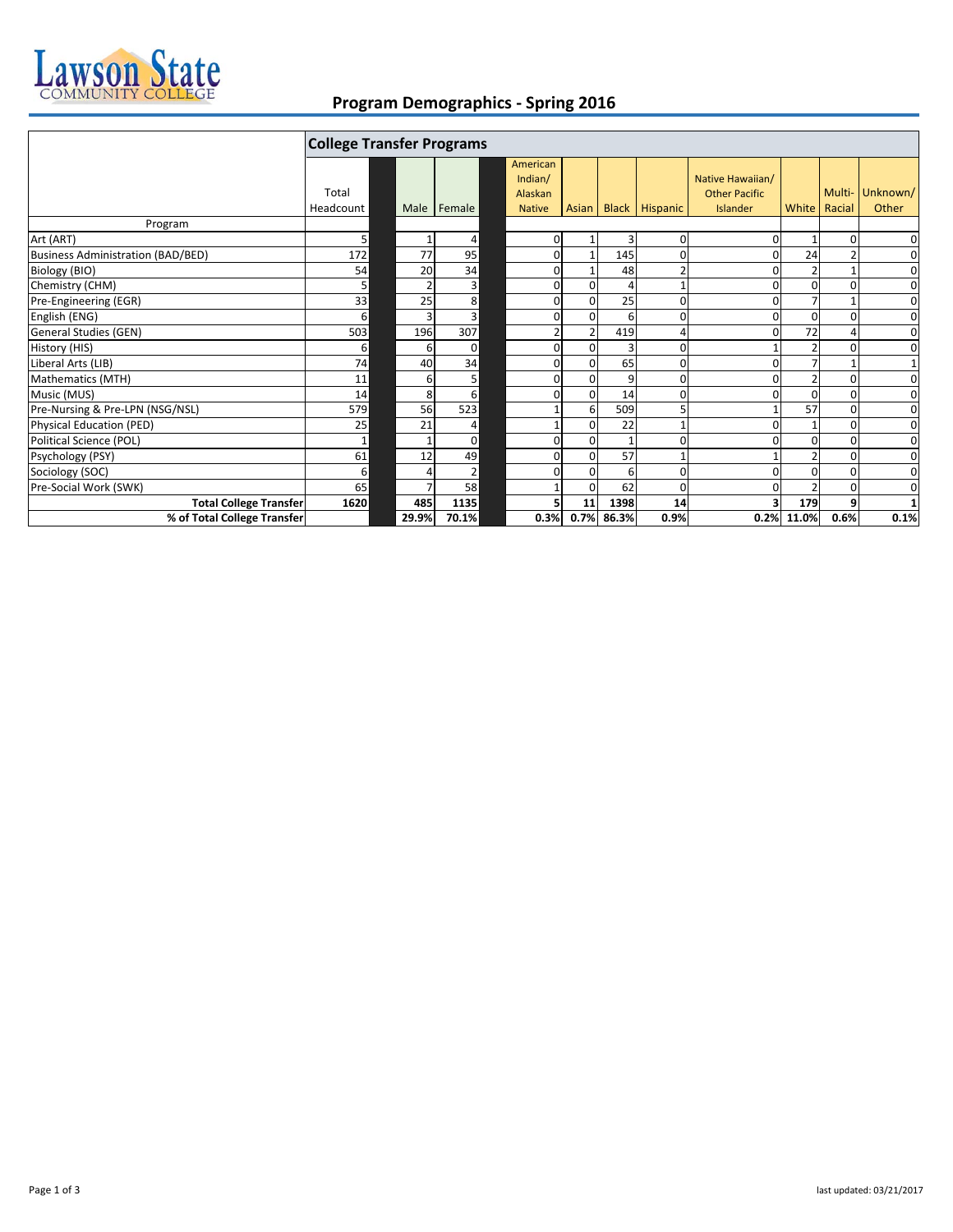

## **Program Demographics ‐ Spring 2016**

|                                                  | <b>Career Technical Programs</b> |                          |                |                |              |                         |                |                      |                         |                |                         |
|--------------------------------------------------|----------------------------------|--------------------------|----------------|----------------|--------------|-------------------------|----------------|----------------------|-------------------------|----------------|-------------------------|
|                                                  |                                  |                          |                | American       |              |                         |                |                      |                         |                |                         |
|                                                  |                                  |                          |                | Indian/        |              |                         |                | Native Hawaiian/     |                         |                |                         |
|                                                  | Total                            |                          |                | Alaskan        |              |                         |                | <b>Other Pacific</b> |                         |                | Multi- Unknown/         |
|                                                  | Headcount                        | Male                     | Female         | <b>Native</b>  | Asian        | <b>Black</b>            | Hispanic       | Islander             | White                   | Racial         | Other                   |
| Autobody Repair (ABR)                            | 49                               | 48                       | $\mathbf 1$    | $\mathbf 0$    | 0            | 44                      | $\overline{2}$ | $\mathbf{0}$         | 3                       | $\overline{0}$ | 0                       |
| Air Conditioning/Refrigeration (ACR)             | 119                              | 117                      | $\overline{2}$ | $\mathbf 0$    | 3            | 69                      | $\overline{0}$ | $\mathbf{0}$         | 47                      | $\mathbf{0}$   | $\mathbf 0$             |
| Accounting (ACT)                                 | 31                               | 8                        | 23             | $\mathbf 0$    | $\mathbf 0$  | 27                      | $\mathbf 0$    | $\overline{0}$       | $\overline{4}$          | $\Omega$       | $\mathbf 0$             |
| <b>AOT Programs (AOT)</b>                        | 24                               | 20                       | $\overline{4}$ | $\mathbf 0$    | $\mathbf 0$  | 16                      | $\mathbf 0$    | $\mathbf{0}$         | $\overline{7}$          | $\mathbf{1}$   | $\mathbf 0$             |
| Automotive Technology - GM ASEP (ASE)            | 13                               | 12                       | $\mathbf{1}$   | $\mathbf{1}$   | $\Omega$     | $\overline{3}$          | $\Omega$       | $\Omega$             | 9                       | $\Omega$       | $\Omega$                |
| Automotive Technology - Ford Asset (ASF)         | 19                               | 19                       | $\mathbf 0$    | $\mathbf 0$    | $\mathbf 0$  | $\mathbf{1}$            | $\mathbf{1}$   | $\Omega$             | 17                      | $\mathbf 0$    | $\mathbf 0$             |
| Automotive Technology - Toyota T-Ten (AST)       | 13                               | 12                       | $\mathbf{1}$   | $\mathbf 0$    | $\mathbf 0$  | $\mathbf{1}$            | $\mathbf{1}$   | $\Omega$             | 10                      | $\mathbf{1}$   | $\mathbf 0$             |
| <b>Automotive Mechanics (AUM)</b>                | 37                               | 35                       | $\overline{2}$ | $\mathbf 0$    | $\mathbf 0$  | 16                      | 5              | $\overline{0}$       | 16                      | $\mathbf 0$    | $\mathbf 0$             |
| <b>Automated Manufacturing (AUT)</b>             | 28                               | 27                       | $\mathbf{1}$   | $\mathbf 0$    | $\mathbf 0$  | 20                      | $\mathbf 0$    | $\overline{0}$       | $\overline{8}$          | $\mathbf 0$    | $\mathbf 0$             |
| Barbering (BAR)                                  | 13                               | 10                       | 3              | $\mathbf 0$    | $\mathbf 0$  | 12                      | $\mathbf{1}$   | $\overline{0}$       | $\mathbf 0$             | $\mathbf{0}$   | $\mathbf 0$             |
| Banking & Finance (BFN)                          | $\overline{2}$                   | $\mathbf{1}$             | $\mathbf 1$    | $\mathbf 0$    | $\mathbf 0$  | $\overline{2}$          | $\mathbf 0$    | $\overline{0}$       | $\mathbf 0$             | $\mathbf 0$    | $\mathbf 0$             |
| <b>Building Construction (BUC)</b>               | 21                               | 18                       | $\overline{3}$ | $\mathbf 0$    | $\mathbf 0$  | 14                      | $\mathbf 0$    | $\overline{0}$       | 6                       | $\mathbf{1}$   | $\overline{0}$          |
| <b>Business Admin and Management (BUS)</b>       | 66                               | 26                       | 40             | $\mathbf 0$    | $\mathbf{1}$ | 62                      | $\mathbf 0$    | $\overline{0}$       | $\overline{\mathbf{3}}$ | $\overline{0}$ | $\overline{0}$          |
| Commercial Art (CAT)                             | 34                               | 23                       | 11             | $\Omega$       | $\mathbf 0$  | 28                      | $\Omega$       | $\Omega$             | 6                       | $\Omega$       | $\Omega$                |
| Commercial Food Services/Culinary Arts (CFS/CUA) | 53                               | 26                       | 27             | $\mathbf 0$    | $\mathbf 0$  | 51                      | $\mathbf{1}$   | $\Omega$             | $\pmb{0}$               | $\mathbf{1}$   | $\mathbf 0$             |
| Child Development (CHD)                          | 38                               | 3                        | 35             | $\overline{2}$ | $\mathbf 0$  | 31                      | $\mathbf 0$    | $\overline{0}$       | 5                       | $\mathbf 0$    | $\mathbf 0$             |
| Computer Science-Bus Ed (CIB/CIM/CIS)            | 89                               | 68                       | 21             | $\mathbf 1$    | $\mathbf 0$  | 66                      | $\mathbf 0$    | $\overline{0}$       | 21                      | $\mathbf{1}$   | $\mathbf 0$             |
| Cosmetology (COS)                                | 30                               | $\overline{1}$           | 29             | $\mathbf 0$    | $\mathbf 0$  | 29                      | $\mathbf 0$    | $\overline{0}$       | $\mathbf{1}$            | $\mathbf 0$    | $\mathbf 0$             |
| Criminal Justice (CRJ)                           | 25                               | $\overline{7}$           | 18             | $\mathbf 0$    | $\mathbf 0$  | 22                      | $\mathbf 0$    | $\mathbf{0}$         | $\overline{2}$          | $\mathbf{1}$   | 0                       |
| Dental Assisting (DAT)                           | 17                               | $\overline{1}$           | 16             | $\mathbf 0$    | $\mathbf{1}$ | 6                       | $\mathbf 0$    | $\mathbf{0}$         | 10                      | $\mathbf 0$    | $\mathbf 0$             |
| Drafting (DDT)                                   | 20                               | 14                       | 6              | $\mathbf 0$    | $\mathbf 0$  | 11                      | $\mathbf 0$    | $\Omega$             | $\overline{7}$          | $\mathbf 0$    | $\overline{2}$          |
| Diesel Mechanics (DEM)                           | 18                               | 18                       | $\mathbf 0$    | $\mathbf 0$    | $\Omega$     | 12                      | $\mathbf 0$    | $\Omega$             | 6                       | $\Omega$       | $\Omega$                |
| Electronics (EET)                                | $\sqrt{4}$                       | $\overline{a}$           | $\Omega$       | $\Omega$       | $\mathbf 0$  | $\overline{1}$          | $\Omega$       | $\Omega$             | $\mathsf 3$             | $\Omega$       | $\mathbf 0$             |
| Electrical (ELT)                                 | $\overline{\mathbf{c}}$          | $\overline{\phantom{a}}$ | 0              | $\Omega$       | $\mathbf{1}$ | $\mathbf{1}$            | $\Omega$       | $\Omega$             | $\mathbf 0$             | $\Omega$       | $\Omega$                |
| <b>Emergency Medical Services (EMS)</b>          | $\overline{7}$                   | 6                        | $\mathbf 1$    | $\mathbf 0$    | $\mathbf 0$  | $\overline{2}$          | $\mathbf 0$    | $\overline{0}$       | 5                       | $\mathbf 0$    | $\mathbf 0$             |
| <b>Geographic Information Systems (GIS)</b>      | $\mathbf 1$                      | $\overline{1}$           | $\mathbf 0$    | $\mathbf 0$    | $\mathbf 0$  | $\mathbf{1}$            | $\mathbf 0$    | $\overline{0}$       | $\mathbf 0$             | $\mathbf 0$    | $\mathbf 0$             |
| Industrial Electronics (ILT/ILE)                 | 46                               | 44                       | $\mathbf 2$    | $\mathbf{1}$   | $\mathbf 1$  | 32                      | $\mathbf 0$    | $\overline{0}$       | 12                      | $\mathbf 0$    | $\mathbf 0$             |
| Industrial Maintenance (INT)                     | 14                               | 14                       | $\mathbf 0$    | $\mathbf 0$    | $\mathbf 0$  | 10                      | $\mathbf 0$    | $\overline{0}$       | $\overline{4}$          | $\mathbf{0}$   | $\mathbf 0$             |
| <b>Licensed Practical Nursing (LPN)</b>          | 21                               | $\mathbf 0$              | 21             | $\mathbf 0$    | $\mathbf 0$  | 13                      | $\mathbf{1}$   | $\overline{0}$       | $\overline{7}$          | $\mathbf{0}$   | $\mathbf 0$             |
| Legal Secretary (LSC)                            | $\mathbf{1}$                     | $\Omega$                 | $\mathbf{1}$   | $\mathbf 0$    | $\mathbf 0$  | $\mathbf{1}$            | $\mathbf 0$    | $\overline{0}$       | $\mathbf 0$             | $\mathbf 0$    | $\mathbf 0$             |
| Medical Secretary (MDS)                          | 18                               | $\Omega$                 | 18             | $\mathbf 0$    | $\mathbf 0$  | 17                      | $\mathbf 0$    | $\overline{0}$       | $\mathbf{1}$            | $\mathbf 0$    | $\overline{0}$          |
| Management & Supervision (MST)                   | $\mathbf 1$                      | $\Omega$                 | $\mathbf{1}$   | $\Omega$       | $\Omega$     | $\mathbf{1}$            | $\Omega$       | $\Omega$             | $\mathbf 0$             | $\Omega$       | $\Omega$                |
| Machine Tool Technology (MTT)                    | $\mathbf 1$                      | $\overline{1}$           | $\mathbf 0$    | $\Omega$       | $\Omega$     | $\Omega$                | $\Omega$       | $\Omega$             | $\mathbf 1$             | $\Omega$       | $\Omega$                |
| <b>Nursing Assistant (NAS)</b>                   | $\overline{4}$                   | $\mathbf{1}$             | 3              | $\mathbf 0$    | $\mathbf 0$  | $\overline{\mathbf{3}}$ | $\mathbf{1}$   | $\overline{0}$       | $\mathbf 0$             | $\mathbf 0$    | $\mathbf 0$             |
| Nursing (NUR)                                    | 72                               | $\overline{7}$           | 65             | $\mathbf 0$    | $1\,$        | 58                      | $\overline{2}$ | $1\overline{ }$      | 10                      | $\mathbf 0$    | $\mathbf 0$             |
| Office Administration (OAD)                      | 23                               | $\overline{1}$           | 22             | $\mathbf 0$    | $\mathbf 0$  | 20                      | 0              | $\overline{0}$       | 3                       | $\mathbf{0}$   | $\mathbf 0$             |
| Plumbing (PLB)                                   | 8                                | 8                        | $\mathbf 0$    | $\mathbf 0$    | $\mathbf 0$  | 8                       | $\mathbf 0$    | $\Omega$             | $\mathbf 0$             | $\mathbf 0$    | $\mathbf 0$             |
| Robotics (ROB)                                   | $\overline{3}$                   | $\overline{2}$           | $\mathbf 1$    | $\mathbf 0$    | $\mathbf 0$  | 3                       | $\mathbf 0$    | $\overline{0}$       | 0                       | $\mathbf 0$    | $\mathbf 0$             |
| Radio/TV Broadcasting (RTV)                      | 12                               | 10                       | $\overline{2}$ | $\mathbf 0$    | $\mathbf 0$  | 10                      | $\mathbf 0$    | $\Omega$             | $\overline{2}$          | $\Omega$       | $\mathbf 0$             |
| Social Work Technician (SWT)                     | $\overline{3}$                   | $\Omega$                 | 3              | $\mathbf 0$    | $\mathbf 0$  | $\overline{3}$          | $\mathbf 0$    | $\overline{0}$       | $\mathbf 0$             | $\mathbf{0}$   | $\mathbf 0$             |
| Welding (WDT)                                    | 78                               | 73                       | 5              | $\Omega$       | $\Omega$     | 44                      | $\mathbf{1}$   | $\Omega$             | 31                      | $\overline{2}$ | $\Omega$                |
| <b>Total Career Technical</b>                    | 1078                             | 688                      | 390            | 5              | 8            | 771                     | 16             | $\mathbf{1}$         | 267                     | 8              | $\overline{\mathbf{2}}$ |
| % of Total Career Technical                      |                                  | 63.8%                    | 36.2%          | 0.5%           | 0.7%         | 71.5%                   | 1.5%           |                      | 0.1% 24.8%              | 0.7%           | 0.2%                    |
|                                                  |                                  |                          |                |                |              |                         |                |                      |                         |                |                         |